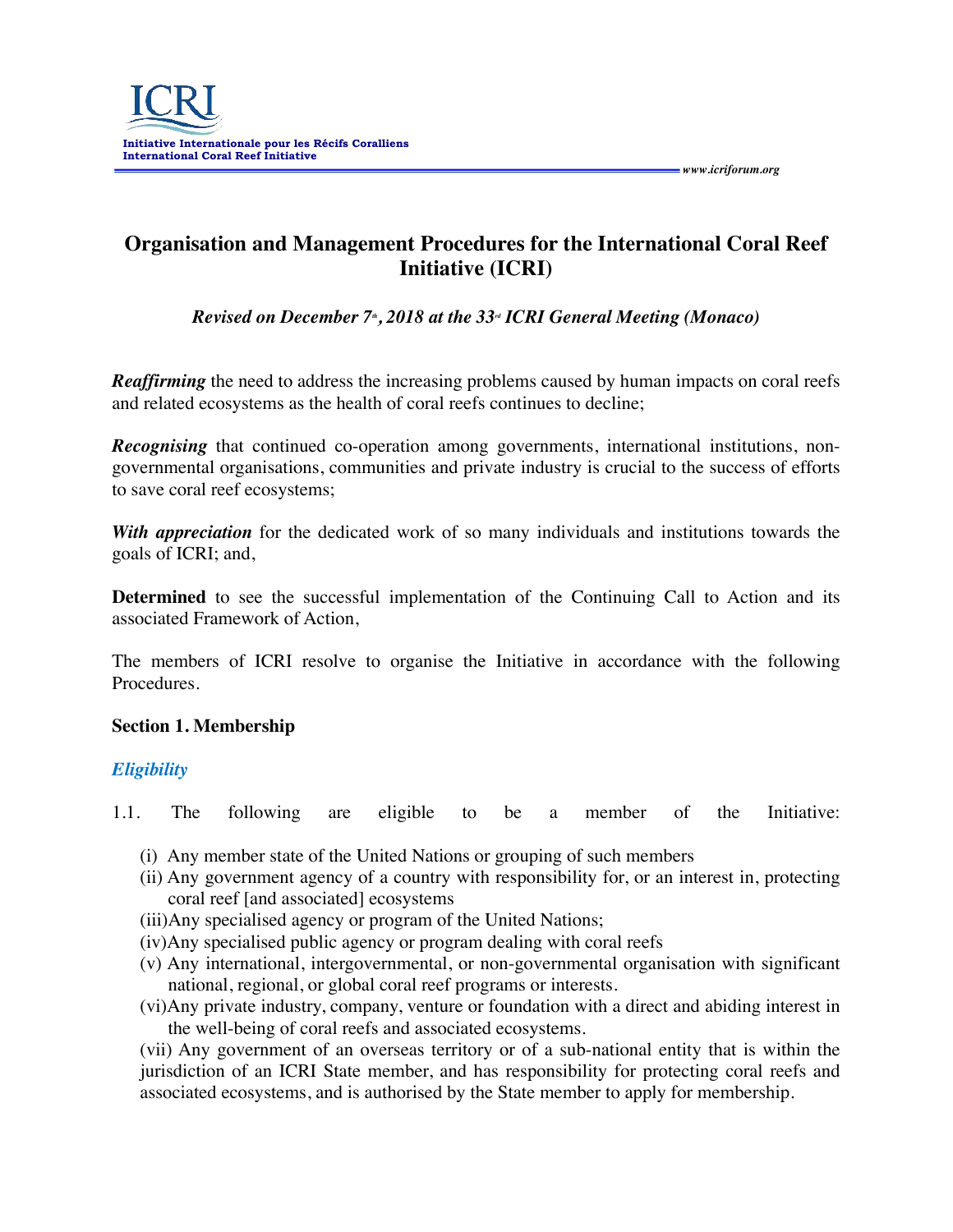1.2. The ICRI membership will continue to implement the Framework for Action by continuing activities in support of coral action at the local, national, regional, and international levels as appropriate.

 *www.icriforum.org* 

## *Becoming a member*

- 1.3. Aspiring ICRI members should send a request in writing (in a form of a letter) to the ICRI Secretariat, detailing the rationale for their membership application and providing a statement of their support for the Continuing Call to Action and the Framework for Action.
- 1.4. The membership request letter should be signed by the organisation's highest administration position. In the case of a government agency or department, the letter should be signed by the line Minister or the most senior official of that agency or department. In the case of an application for membership under paragraph 1.1(vii), the letter should be accompanied by written notice of the State member's authorisation."
- 1.5. The ICRI Secretariat will acknowledge receipt of the membership request and convey it to ICRI members at the next General Meeting. Applicants are strongly encouraged to attend the General Meeting to support their membership request.
- 1.6. ICRI Members present at General Meetings will take a decision on whether or not to accept each membership application.

## *Members' roles*

- 1.7. Members should endeavour to attend at least one General Meeting for every term of a Host Secretariat.
- 1.8. Members should confirm or update their membership details, including focal points' names and contact details when these details change and at the beginning of each hosting period.
- 1.9. Members should provide up-to-date written reports of ongoing activities (known as 'Member's Reports') in support of the Initiative and provide it to the Secretariat before each General Meeting.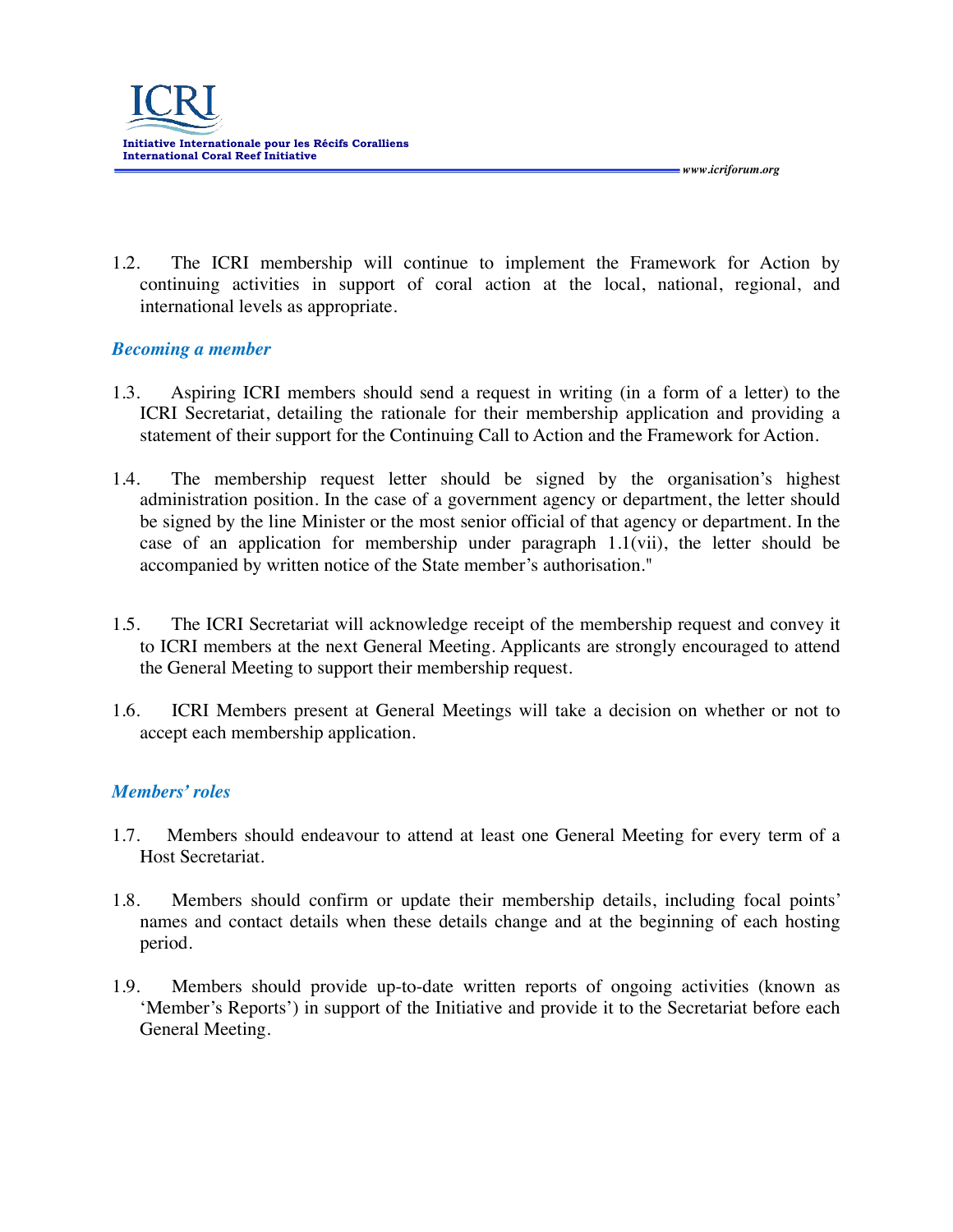#### *Membership suspension, revocation and reinstatement*

1.10. Where a member has not attended a General Meeting nor provided a Member's Report for three terms of a Host Secretariat, the Secretariat will send a letter advising the member that its ICRI membership is suspended and, unless otherwise requested by the member prior to the next General Meeting, that membership will automatically be revoked.

 *www.icriforum.org* 

- 1.11. Any Member whose activities are disruptive may see their membership revoked by way of a resolution of the members attending a General Meeting.
- 1.12. Where a former Member whose membership has been revoked wishes to have its membership status reinstated, a written request should be provided to the ICRI Secretariat, stating the reasons for the request. The Secretariat will review requests on a case by case basis.

#### **Section 2. General Meetings**

2.1. General Meetings will be held at least annually.

2.2. In extraordinary circumstances, additional General Meetings may be convened, as the membership deems necessary. Any Member may request an additional meeting by written request to the Host Secretariat. The Host Secretariat will circulate the request and decide whether to hold the meeting, based on responses received from members within 14 days and subject to funding.

2.3. At the request of a Member, guests may be invited by the Host Secretariat to attend sessions of a General Meeting as observers. Observers may request permission from the session's Chair to do a presentation. Observer participation during meetings will be at the discretion of the plenary Chair but may not supersede the participation of members.

2.4. The decision to provide financial support to ICRI members, networks or appropriate delegates to attend General Meetings is left to the entire discretion of the Host Secretariat. Those requiring such support should submit a formal request to the Host Secretariat.

2.5. A decision by the Host Secretariat not to support a Member who formally requested such support cannot be contested.

#### **Section 3. Host Secretariat**

3.1. Only states or a joint partnership by two states may serve as the Host Secretariat of the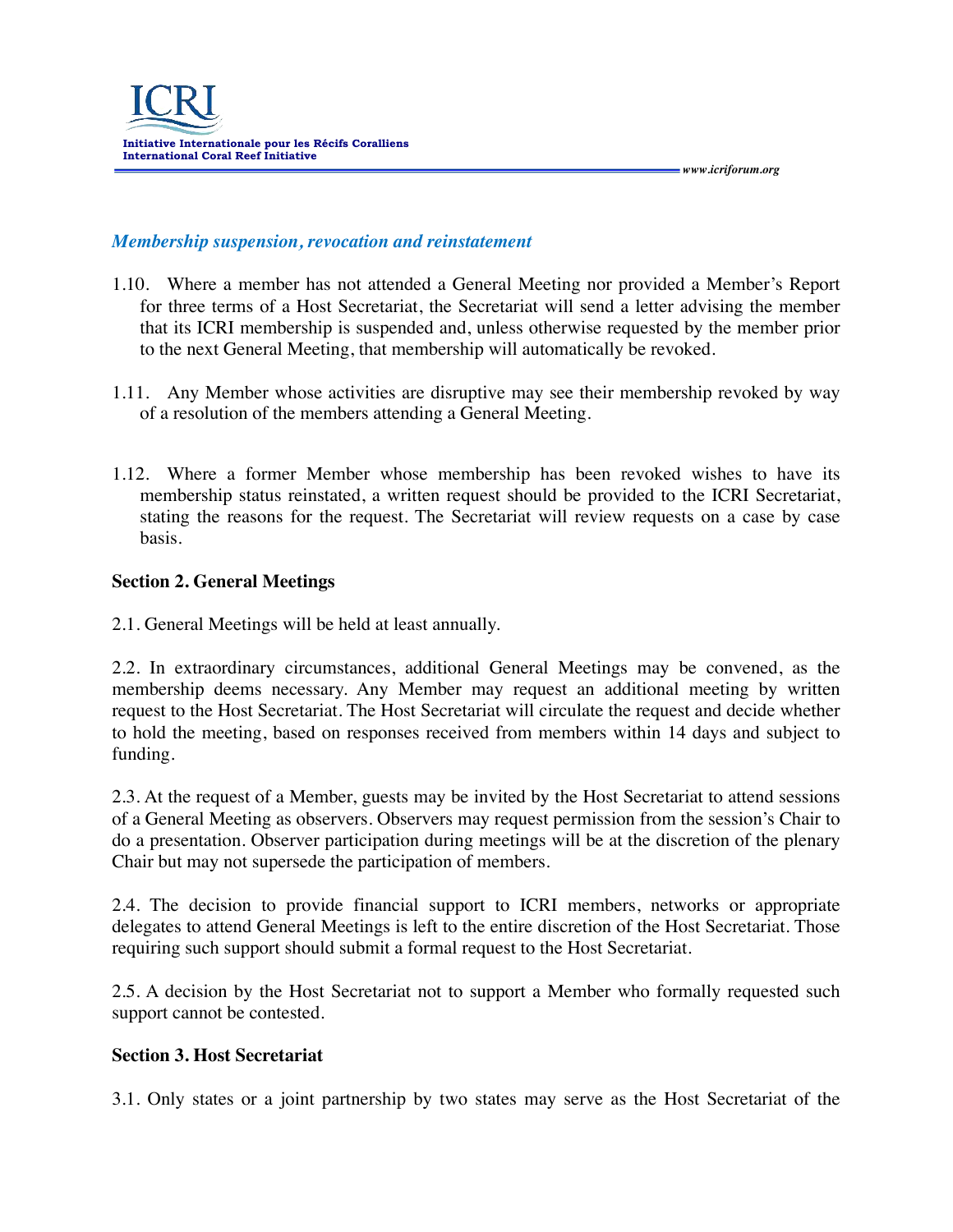Initiative. The hosting term is between two and three years, with the exact length of the hosting period and date of transition to be determined through consultation between the current and incoming hosts.

## *Responsibilities of the Host Secretariat*

3.2. The responsibilities of the Host Secretariat, in addition to those specified in other Sections of these procedures, include:

- (i) Developing a draft Plan of Action for implementation during its hosting term
- (ii) Carrying out the financial stewardship of the ICRI Secretariat
- (iii) Managing membership, including seeking updates on Members' details at the beginning of the hosting term, maintaining a database on members and nominated focal points, processing membership requests, and sending letters of suspension as per Section 1.10 of these procedures
- (iv) Convening and organising General Meetings, including:
	- Preparing the agenda
	- Notifying all members of meeting arrangements using ICRI's outreach mechanisms
	- Circulating draft motions to members for comment (see section 6.3 of these procedures)
	- Providing templates for, receiving and circulating Members' Reports
	- Chairing Plenary Sessions of General Meetings
	- Reporting on the progress of resolutions and advisories where appropriate
	- Preparing and circulating Minutes
	- Following through actions arising.
- (v) Receiving and answering correspondence on behalf of the Initiative
- (vi) Maintaining and updating web-based media, including the ICRIforum website as well as ICRI social media
- (vii) Promoting ICRI and its work, including by providing comment on relevant international texts and at international fora and conferences where side events may be organised subject to budgetary circumstances
- (viii) Identifying and liaising with successor state(s) to take on Host Secretariat responsibilities.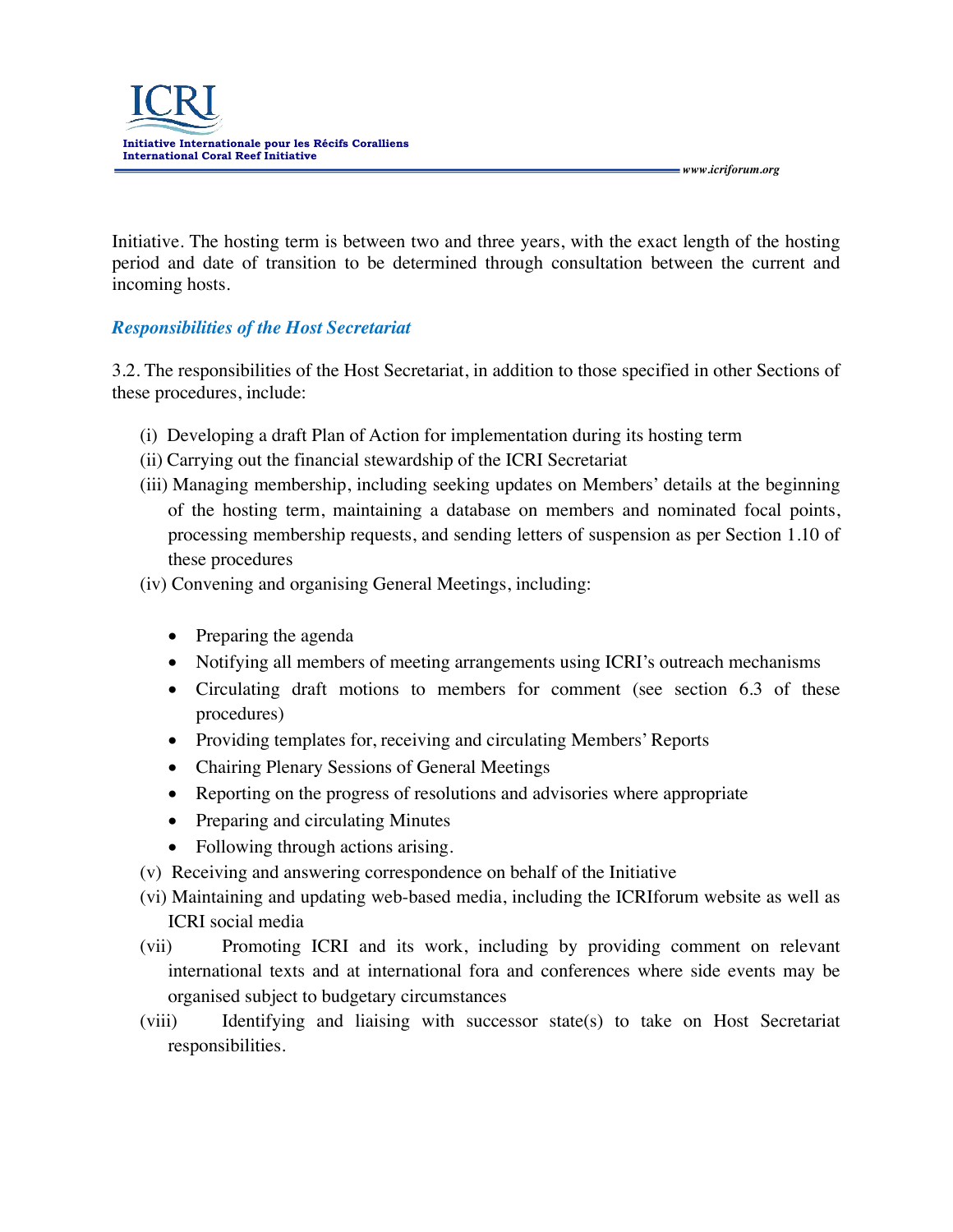*www.icriforum.org* 

3.3. The Host Secretariat may delegate some or all of its functions to a Designated Administrative Representative (DAR).

## **Section 4. ICRI Operational Networks and Ad Hoc Committees**

4.1. ICRI may operate on-ground through Operational Networks and/or Ad Hoc Committees.

## *Operational Networks*

4.2. Operational Networks are established, suspended and dissolved by way of a resolution of ICRI members.

4.3. Terms of References for Operational Networks, their structure and governance mechanisms, as well as amendments to these are approved by way of resolution of ICRI members at an ICRI General Meeting.

4.4. Networks will retain control of their operational program and regular functioning. The ICRI Secretariat will provide general guidance and advice where appropriate, and will relay relevant information via ICRI media.

### *Ad Hoc Committees*

4.5. The Host Secretariat or ICRI members may, as necessary, appoint *Ad Hoc* Committees to carry out work on specific topics or advise on specific issues.

4.6. Membership to such Committees is open to all ICRI members. In addition, observers may be invited to participate in Committee activities.

4.7. Each Committee elects a Chair from the members represented in the Committee. *Ad Hoc* Committees should prepare Terms of Reference in conjunction with the Host Secretariat. These Terms of Reference should clearly show, inter alia, the desired outcomes, objectives and proposed timeframe for the Committee's activities. The Terms of Reference of the *Ad Hoc* Committees will be approved by the ICRI membership.

4.8. Committees should meet in conjunction with the General Meetings and, if practical, in conjunction with other international meetings. Intersessional activities will be primarily by electronic correspondence. The Committee Chair is responsible for drafting and clearing reports and correspondence. Meeting outcomes should be provided to the ICRI Secretariat for information.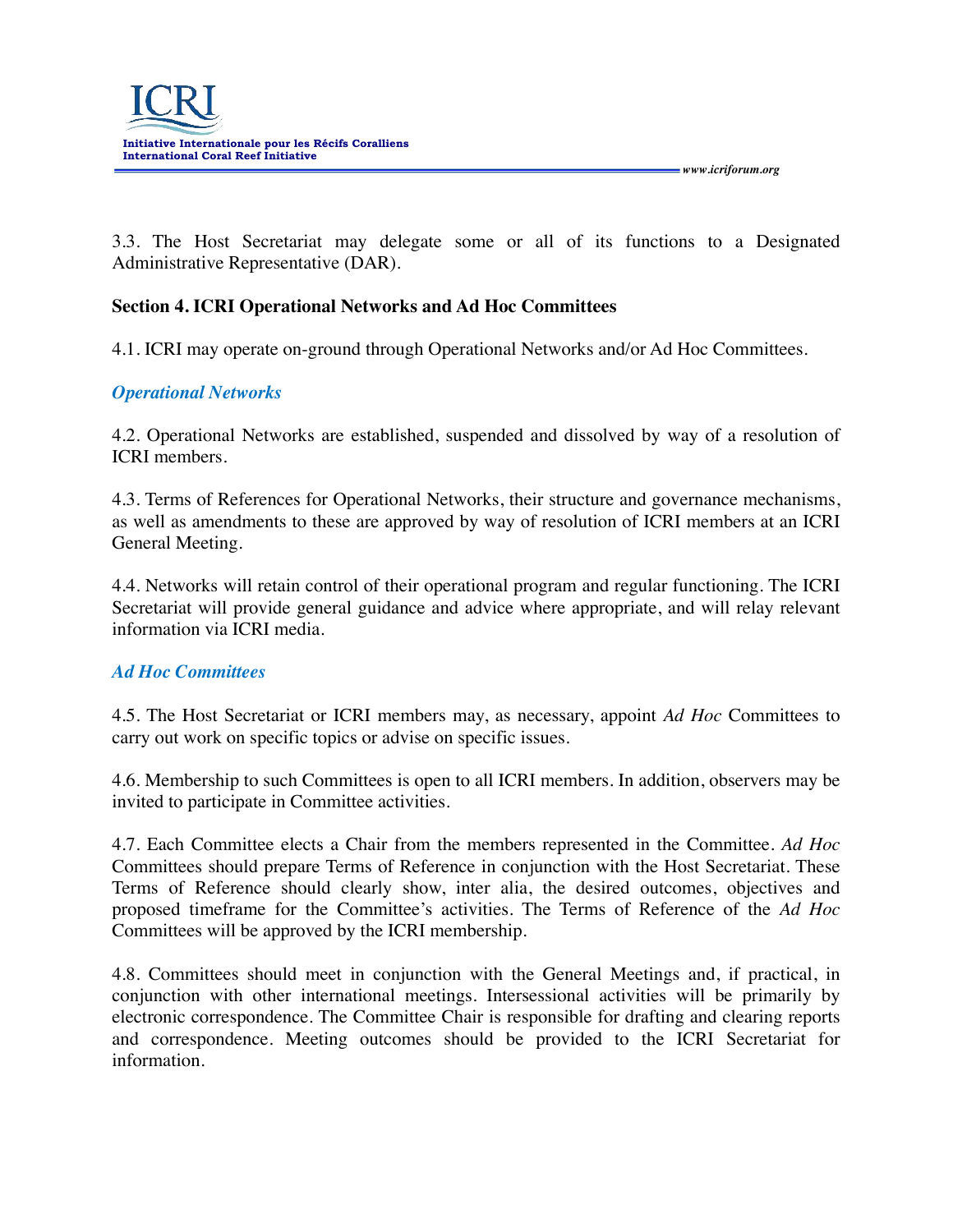## *Reporting*

4.9. Activities undertaken by ICRI Networks and Ad Hoc Committees should be reported on at General Meetings by way of one or more of the following means:

 *www.icriforum.org* 

- Member's Report
- Meeting paper or report
- Presentation
- Motion.

## **Section 5. Regional activities, meetings and workshops**

5.1. ICRI encourages its members to develop regional activities, including workshops, to prepare region-specific agendas for coral reefs.

5.2. Where practicable/relevant, regional activities should involve UNEP Regional Seas regions with substantial coral reefs, i.e.: Wider Caribbean, East Asian Seas, Eastern Africa, West and Central Africa, South Asian Seas, ROPME Sea Area, Red Sea and Gulf of Aden, and Pacific.

## **Section 6. ICRI Official Documents**

### *Categories of documents*

6.1. official ICRI documents include:

(i) Key Documents (ii) Recommendations (formerly Decisions/Statements) (iii)Host Secretariat Advisories (iv)Resolutions (v) Members' Reports (vi)General Meeting Minutes (vii) ICRI publications, reports and posters

(i) Key documents: these are the foundational documents of ICRI and include:

- ICRI's Continuing Call to Action
- ICRI's Framework for Action
- These Organisation and Management Procedures.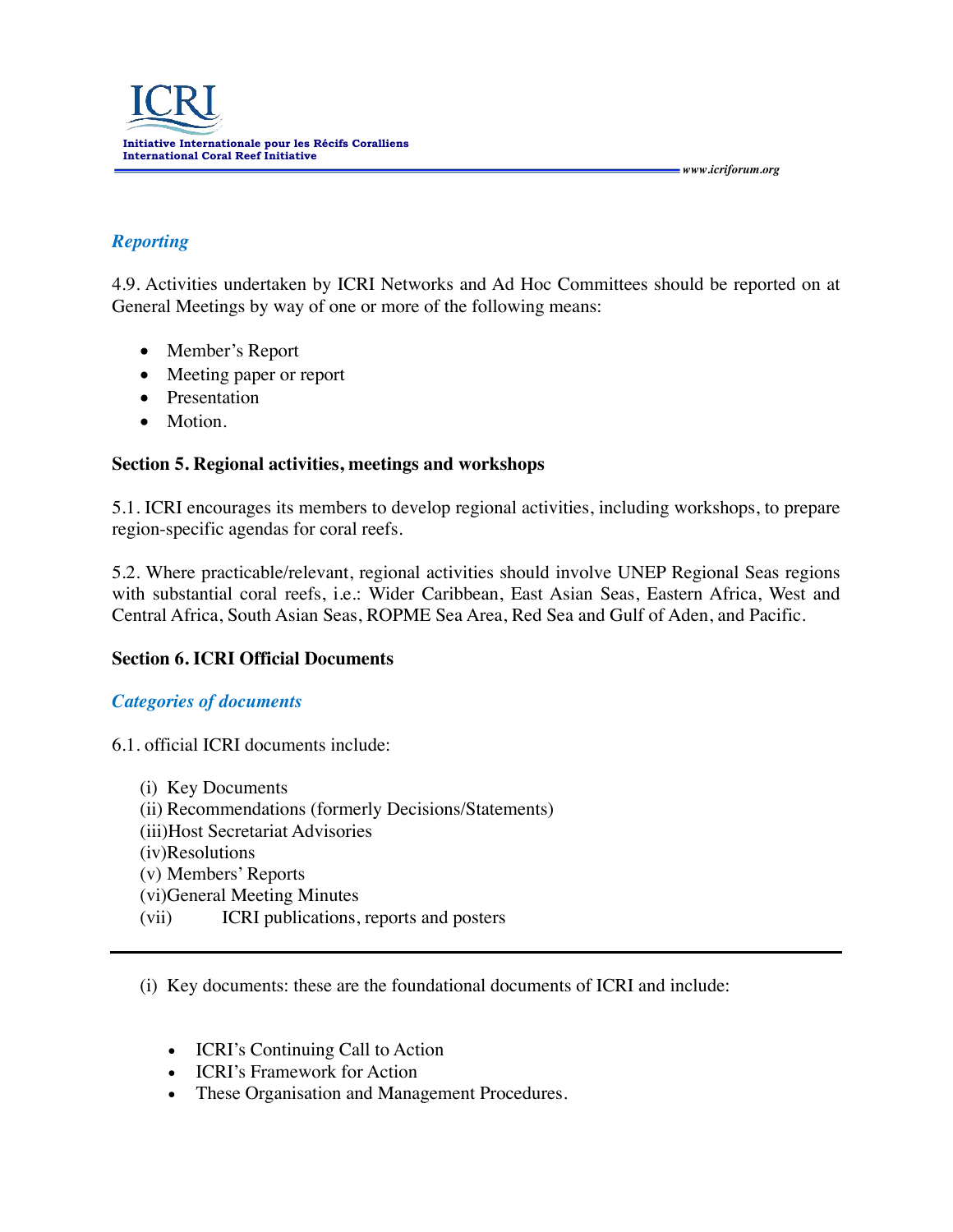These documents may be reviewed and updated from time to time and approved by the ICRI membership at General Meetings.

 *www.icriforum.org* 

- (ii) Recommendations: ICRI may adopt Recommendations, in order to call attention to issues of serious, widespread concern. Note: these had formerly been called 'Decisions' and 'Statements'.
- (iii) Host Secretariat Advisory: The Host Secretariat may issue an Advisory to call attention to a significant action it believes needs to be taken to enhance the work of the Initiative. Advisories may be issued out of General Meeting sessions. Proposals may be submitted by members to the Host Secretariat which will circulate it for a 14 day comment period. The Secretariat should incorporate any comment before circulating the Advisory to all members and making it publicly available on ICRI media.
- (iv)Resolutions: ICRI may adopt Resolutions directed to ICRI itself: to guide the Host Secretariat, the conduct of General Meetings and/or the activities of ICRI Networks and Committees. Resolutions relating to ICRI Networks or Committees should be drafted in consultation with the coordination team of these networks/committees.
- (v) Members' Reports: members should submit these reports as per 1.9 of these procedures.
- (vi)Meetings Minutes: The Host Secretariat is responsible for writing Minutes of General Meetings (see 3.2 (iv) of these procedures). Minutes should be circulated to Members present at the General Meetings for comment for a 14-day period. The Secretariat should incorporate any comment in the Minutes before circulating it to all members and making it publicly available through the ICRIforum website. Proceedings of other ICRI Meetings, such as ICRI regional workshops and International Marine Ecosystems Management Symposia (ITMEMS) should also be made available on the ICRIforum website.
- (vii) ICRI publications, reports and posters: these include any publication which displays the ICRI logo, including outputs from ICRI Networks and Committees, and communications documents such as brochures, posters, videos, newsletters and other outreach tools developed by ICRI.